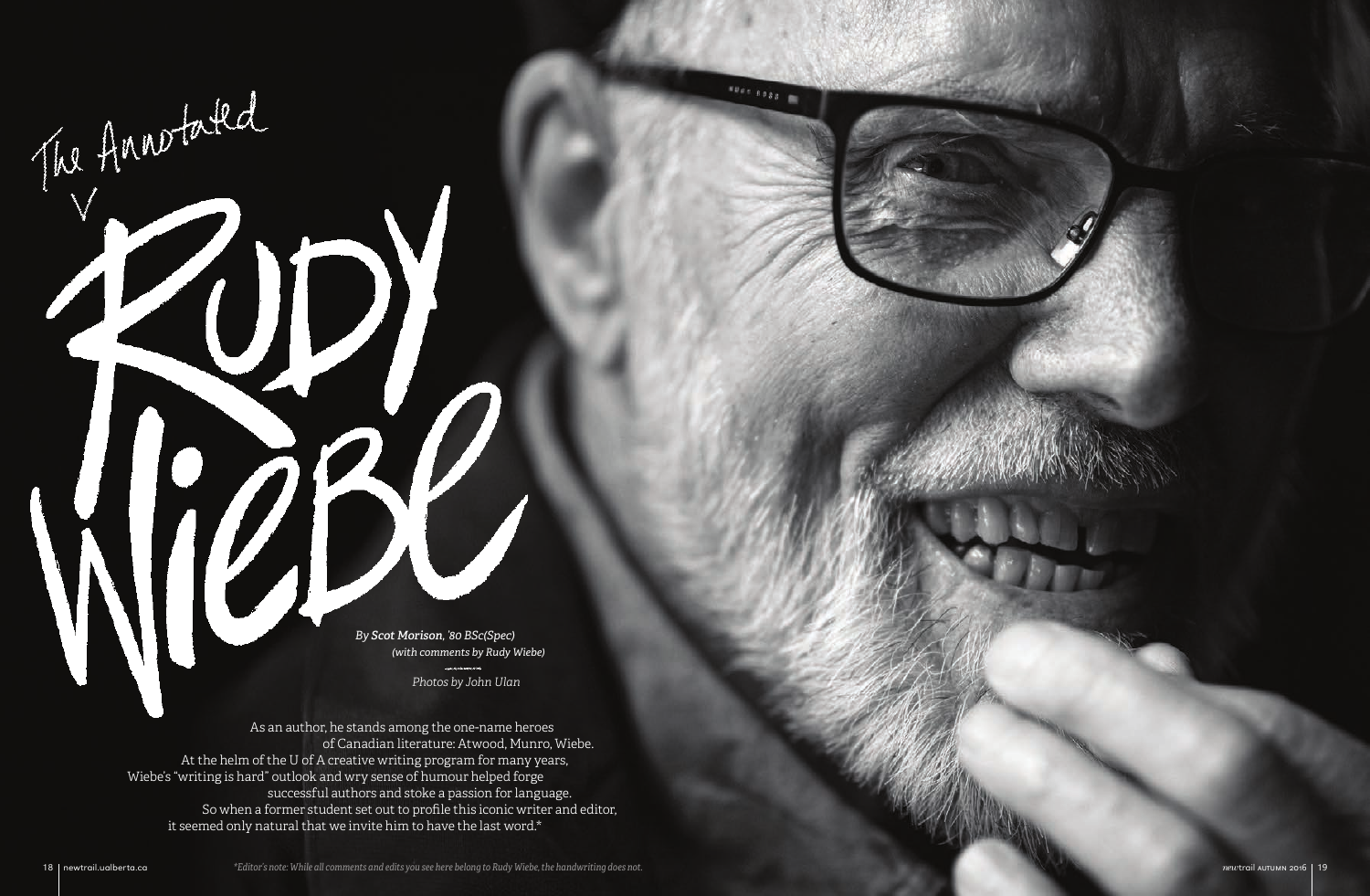Over the years, Wiebe and I have stayed in touch, our relationship slowly evolving from one of teacher and student to a friendship. It is centred on coffee and conversation every few months in a Second Cup several blocks from Wiebe's home in the Old Strathcona area of

> Edmonton. Winter or summer, he always walks to our meetings: a man in his 80s still ramrod straight, fiercely engaged with life and arriving with a head full of big ideas to discuss. We are friends now but he still intimidates me. Part of it is his talent and output. Wiebe is one of the finest writers

this country has ever produced. His craggy face, grey -white beard and piercing gaze are well -known to CanLit readers. Beginning with his novel *Peace Shall Destroy Many* in 1962, he has published more than 25 books — including 10 novels and five short story collections — and edited or contributed to many others. His accolades include two Governor General's Awards for English -language fiction.

While Wiebe's themes are many and varied, the principal subjects of his writing are the Mennonite diaspora and the experience of Canada's Aboriginal Peoples under white domination.

Through deeply researched novels he has explored the First Nations perspective on white exploration, commercial expansion and settlement in Canada with boldness, honesty, complexity and respect. The origins of his interest come from childhood. "I remember when I was a kid growing up

They've been<br>translated into

# cliché

He is grateful for what this country gave his family and, because of that, has little patience for those who are critical of Canada taking in thousands of refugees from countries like Syria, upended by turmoil. "Since so many of us here have come from elsewhere within two or three generations, we, of all people, should be able to understand and accept others in similar situations," he says. "A wealthy middle power like Canada could be doing more."

I met **Rudy Wiebe**, '56 BA, '60 MA, '09 DLitt (Honorary), in the summer of 1979. A zoology major who didn't really want to study science anymore, I had found his introductory creative writing class while flipping through the thick U of A calendar for halfinteresting electives to round out my final year. The prerequisites for admission included a portfolio, so I wrote a couple of short stories and slipped them under Wiebe's door in the mostly deserted Humanities Building in late August. When Wiebe summoned me a few days later, he made it quite clear the samples I'd provided were execrable. Then he told me I could go ahead and register because in one of the stories, based on real events, I'd at least tried to write something I had a clue about: being young and stupid.

I was no standout in that first class, but evidently I did well enough to earn entry to Wiebe's intermediate course in the winter term. By its end, I was hooked on the process and challenge of storytelling and had abandoned any remaining thoughts of a career in biology. One way or another, I have made most of my living through writing ever since.

and going to school, I was living on a homestead in northern Saskatchewan with reserves on either side of me. We saw Native people driving by with their ragged horses going to Turtle Lake to fish, and sometimes we bought fish from them, but the history we got in school was the Longfellow 19th century romantic Indian brave and his squaw kind of crap. Completely ludicrous," he says. Wiebe has also written

ambitious historical fiction about the Mennonites in Canada and their experience of leaving eastern Europe in search of freer, safer lives. His parents were Mennonite immigrants who fled religious persecution under the Stalinist





regime in the former Soviet Union in 1930. They homesteaded in the school district of Speedwell, Sask., where Wiebe was born in 1934, before moving to Coaldale, Alta., in junior high school. His memoir, *Of This Earth: A Mennonite Boyhood in the Boreal Forest*, explores his childhood experiences.

**T**here is a small, narrow seminar room on the fourth oor of the Humanities Building with windows that overlook the North Saskatchewan River Valley, the High Level Bridge and the downtown Edmonton skyline. The view aside, there's nothing really remarkable about the room, but it's  $\overline{\text{mv}}$  favourite spot on campus. It was here that a gru , sometimes cranky professor helped an unfocused and indi erent student uncover his true vocation.

Mine too

*For the past 20 years, Wiebe has* 

*done his writing in his book‑lined home office. His collection, which has begun to outgrow his shelf space, includes books on Arctic, Mennonite and western Canadian history.*

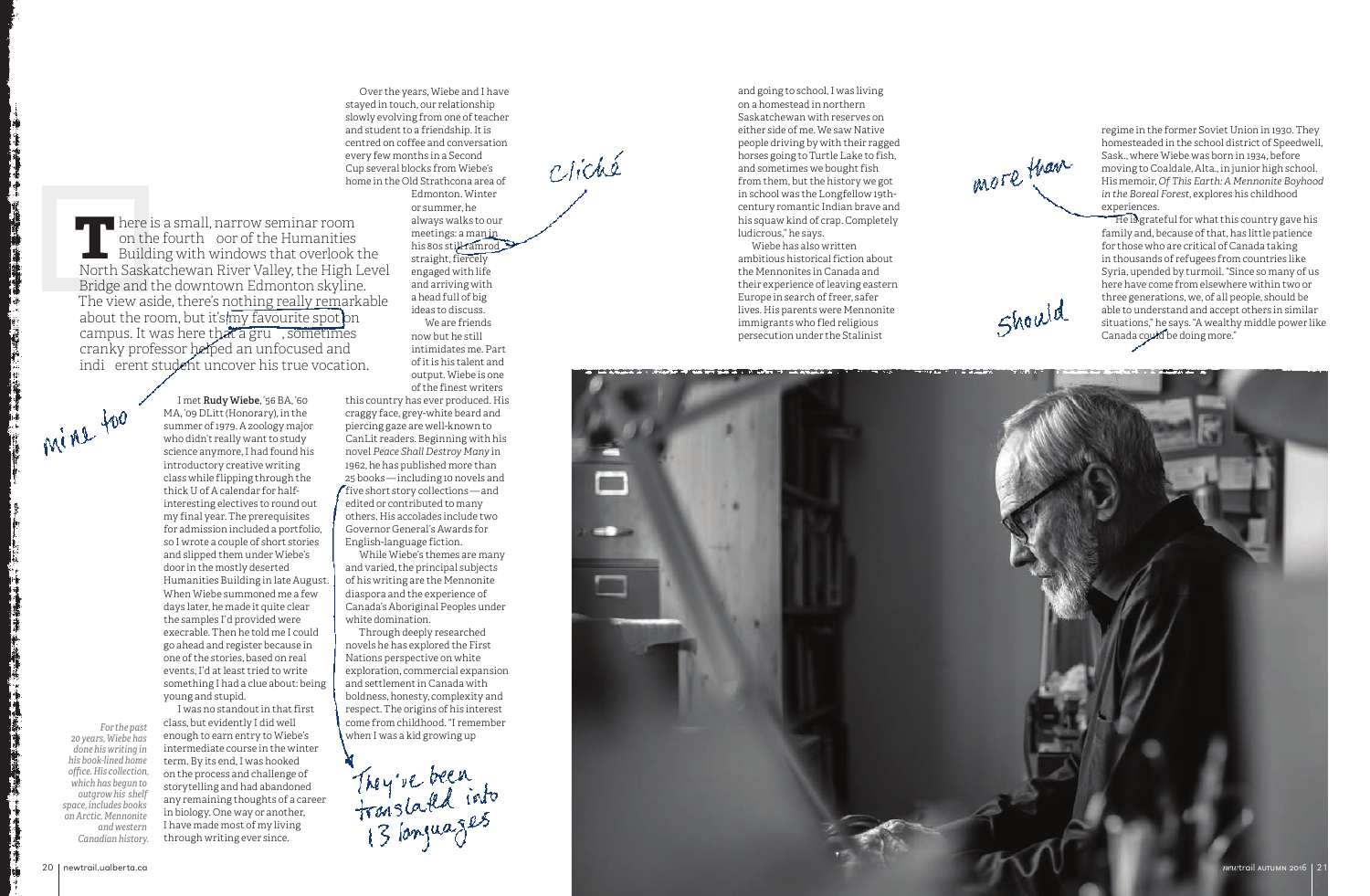regarded novels such as *Icefields* and *Salamander*, studied with Wiebe and now teaches creative writing at the U of A, one of Wiebe's successors in the job. Wharton remembers with a rueful laugh that one of the most damning things Wiebe could write in the margins of a draft story submitted to his workshop was a single word, scribbled in response to a sentence or passage he found wanting: "feeble." I remember seeing that cringe-inducing feedback on my work, too.

"Rudy was the kind of teacher you came to appreciate much later," Wharton says, dryly. He remembers retreating to the campus pub more than once with classmates after a workshop "to drink and badmouth" their professor. "But 90 per cent of the time, he was right," Wharton says now. Suzette Mayr is an associate professor of English at the University of

1979, but I slowly caught up and

requires concentration; he has

in the Canadian Encyclopedia says this of his style: "though



# **WRITERS MENTORING** WRITERS FOR 40 YEARS

Wiebe could obviously write simpler, more straightforward stories, but he rejects the easy

about it," he says.

to take on a multi-layered story about Sir John Franklin's little-

> Detailed, no-holds-barred vivisection of student work was the main instructional mode in his classes. Perceived laziness on the part of an aspiring writer was something approaching mortal sin. Tom Wharton, author of highly

known first expedition overland through the Coppermine River region and his fateful contact with the Dene people. He could have easily, instead, written about the infamous third expedition, in which the explorer and 134 men on two Royal Navy ships disappeared in the Canadian Arctic while searching for the Northwest Passage. A novel about the lost expedition might have attracted more readers but it held no appeal for the author. "I didn't find anything particularly interesting about the idea of a bunch of Englishmen on two ships slowly discovering they are going to die," he says. "We already know the what, but the why is always the more interesting part of a story for me."

I confess here I had read

Wiebe brought that toughmindedness about good stories and the storytelling craft to his role as professor. He taught other courses

**Celebrating four decades of the U of A writers-inresidence program**

## Forty years ago,

English professor and author Rudy Wiebe pushed his bosses to .<br>establish a writer-inresidence program at the University of Alberta. Since then, many eminent novelists, short story writers and poets have come to Edmonton to mentor aspiring and emerging writers in the community.

# The program, the

longest continuously running offering of its kind in Canada, provides a distinguished writer a year's salary, time to write and an office, in exchange for mentoring other writers. The ripples of effect created both by the writers who mentor and those who are mentored reach across the country and beyond, to readers and writers around the world.

Not so. There were dis cussion rules: no suearing, no personal 22 newtrail.ualberta.ca *new*trail autumn 2016 23



# In March, 22 former

writers-in-residence returned to campus to celebrate the 40th anniversary of the program. Special events included an announcement that the creative writing room, Room 4-59, in the northeast corner of the fourth floor of the Humanities Building is now named the "Rudy Wiebe Room."

# De Good friends meet again.<br>I persuaded Peggy to teach<br>Creative writing poetry, while<br>I faught the fiction section.

during a 25-year career in the U of A English department, from 1967 to 1992, but spent most of it leading intense and demanding creative writing classes based on the approach he learned as a grad student at the prestigious Iowa Writers' Workshop at the University of Iowa. Wiebe, now professor emeritus in the Department of English and Film Studies, was one of the first teachers in Canada to employ the workshop technique that is, these days, pretty much universally practised in creative writing programs.

Calgary and the author of several novels including *Moon Honey*, *The Widows* and *Monoceros*. With Wharton, she was part of Wiebe's final graduate-level writing workshop at the U of A in 1991-92. Mayr says: "He had a really hearty respect for research and for doing your due diligence as a writer." With a laugh, she recalls one session in particular. "Rudy bawled us all out about something Tom had written about the Cretaceous era. He said: 'Do any of you even know what the Cretaceous was?' "

Mayr says she would never undertake the kind of sprawling historical fiction that Wiebe has written but appreciates his view on research: "There is a library of books to read before you start your own book." As a writer who teaches, she also admires his dedication to maintaining a writing practice. "Rudy once told me that he actually took a decrease in pay and course load to keep writing."

Aritha van Herk, professor of English at the U of C and author of five novels and several books of non-fiction, was also a student. "Rudy could be impatient and difficult, and he didn't suffer fools gladly," she remembers. "At the same time, he was generous with his attention and, as a teacher, mostly interested in the quality of the writing. Although he had strong opinions, he didn't indulge in the ego trips of some writing instructors who expect students to be their clones or sycophants."

Van Herk battled with Wiebe many times, particularly as a master's student working under his supervision on her first novel, *Judith*, yet she holds a high regard for the man, his work and his teaching. "Rudy's strengths as a teacher were his attention to detail and his awareness that we should be writing our own stories about Alberta, based on our experience

and the world we know."

**Leto** Gra

and  $\beta$ 

Award

Novel

 $\frac{f}{f}$   $\frac{f}{f}$   $\frac{f}{f}$ 

List

publication in 1978<br>Publication in 1978



*Wiebe and fellow writer Margaret Atwood reconnect last April at the 10th Annual Kreisel Lecture presented by the U of A's Canadian Literature Centre. The two became friends in the late 1960s, when she lived in Edmonton.*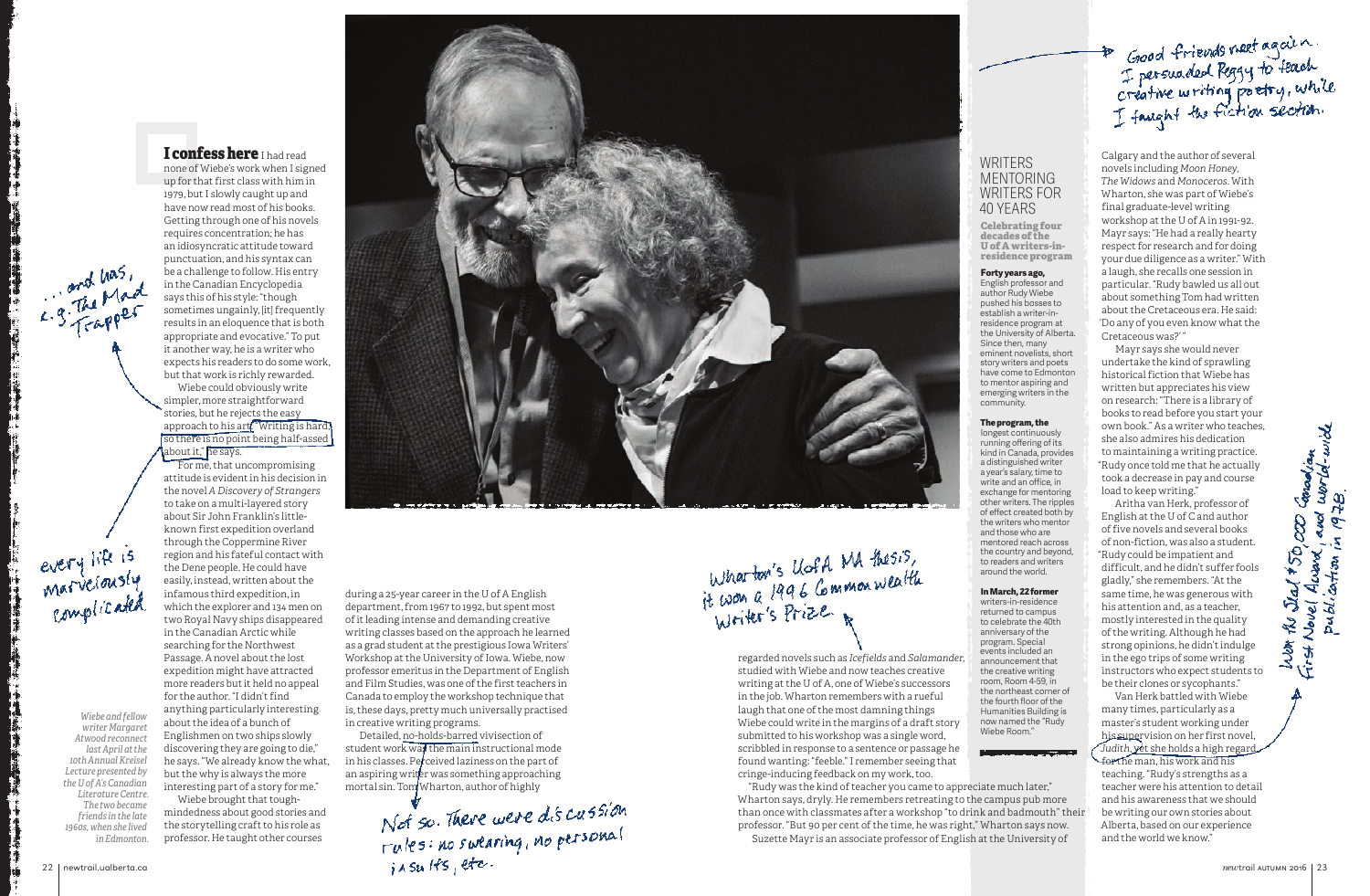While Wharton, van Herk and others worked quite successfully with Wiebe, being his student was not a positive experience for everyone, even in hindsight. One former student who has since gone on to publish a couple of well reviewed novels responded to my request for an interview in a terse email message: "I don't think I'm the right person to talk to."

Wiebe knows he was famously hard to please and admits to some regrets. "At a certain point, you have to become a kind of judge, you know. And maybe I shouldn't have been as judgmental as I was, but that was my way of approaching things. This is good, this is poor, this is just plain shit. But sometimes," he concedes, "you may miss some really good stuff."

# Wiebe acknowledges

he is not an easy man to get close to, but those who have earned his trust discover a very loyal friend. His best friend in the literary world was the late novelist and poet Robert Kroetsch, whose death in 2011 at age 83 after a car accident was a body blow to Wiebe. He is a tough man but I saw him in tears the afternoon he delivered a eulogy at Kroetsch's funeral. "They were night and day as personalities, but they had a real shared interest in the West and in literature," van Herk says of the writers' close bond.

Another important, if very different, literary friendship is with Yvonne Johnson, the woman with whom Wiebe co wrote *Stolen Life: The Journey of a Cree Woman*. Johnson, the great-great-granddaughter of Big Bear, read Wiebe's richly layered novel, *The Temptations of Big Bear*, about the Plains Cree chief unjustly implicated in the 1885 Frog Lake Massacre, when she was in Kingston Penitentiary serving a life sentence for murder. (She, who had suffered years of

In contrast to his legendary ferocity as writer, teacher and activist, the personal Rudy Wiebe is quiet and private. He and his wife, Tena, who have been married for 58 years, spend much time with their two children, four grandchildren and their church community. But family life has also been a source of great pain for Wiebe. His last novel, *Come Back*, was published in the fall of 2014, around the time of the author's 80th birthday. A long time surfacing, it is the story of a retired professor's attempt to understand his son's decision to take his own life years earlier.



physical and sexual abuse as a child, was part of a drunken group convicted of the beating death in Wetaskiwin, Alta., of a man they believed to be a child molester.) Johnson wrote a letter to Wiebe asking him how he knew so much about her famous ancestor, and they began to correspond. Eventually, they met at the prison and Wiebe helped Johnson tell her poignant and harrowing life story in the book. He also testified on her behalf at parole hearings over the years. Now out of prison and living in southern Alberta, Johnson says: "I love Rudy to pieces. He has always been very respectful, kind and gentle with me."

I was given a glimpse of how seriously Wiebe takes the responsibility of friendship while working on this profile. Late last fall, he got word that Gil Cardinal, the writer and director with whom he collaborated on the screenplay for *Big Bear*, the 1998 CBC television miniseries adapted from *The Temptations of Big Bear*, was in an Edmonton hospital. Though the two men hadn't spoken in quite some time, Wiebe immediately went to visit Cardinal in hopes of buoying his spirits. He got as much out of the visit as Cardinal did. "Gil had the same sharp wit I remembered, even though his body was completely ruined," Wiebe said. A few weeks later, shortly before Cardinal succumbed to his illness, I joined Wiebe at a luncheon where members of the Alberta film and television community honoured the Métis filmmaker with the 2015 David Billington Award for his impressive life's work. Cardinal was by then too sick to attend, but for Wiebe it

was important to go and pay tribute. Throughout the afternoon, I watched as he sought out many of Cardinal's other friends in the room to share a story or a memory about the man.

# WIEBE HAS WRITTEN COMPLEX BOOKS BECAUSE THAT'S THE WAY HE BELIEVES THOSE STORIES HAD TO BE TOLD

The novel was inspired by the loss of Wiebe's eldest son, Michael, to suicide in 1985. He was 24. When I asked Wiebe about writing the most difficult book of his career, he began to answer by telling me he'd once heard American novelist John Irving declare that he always writes the last sentence of his books first so he knows where he's going. "I did not know where this novel could go, but I knew where it began," Wiebe said. "For a long time, I had never thought of writing a story like that. But at a certain point, when you get a certain distance from it, it tends to grow." He knew the subject ma<u>tter</u> was not his exclusively, however. "I talked it over with my family. They said, 'Are you sure you want to do this?' but they didn't hesitate at all."

Julienne Isaacs wrote of the novel in the *Globe and Mail*: "There is no cure for the pain of premature loss. Longing for

*This late 19th -century bear claw necklace, rumoured to belong at one time to Plains Cree Chief Big Bear, holds great meaning for Wiebe. The piece incorporates Hudson Bay trade beads and five -centimetre -long bone hair pipe beads.*

I never used<br>that word.<br>If necessary!

粗